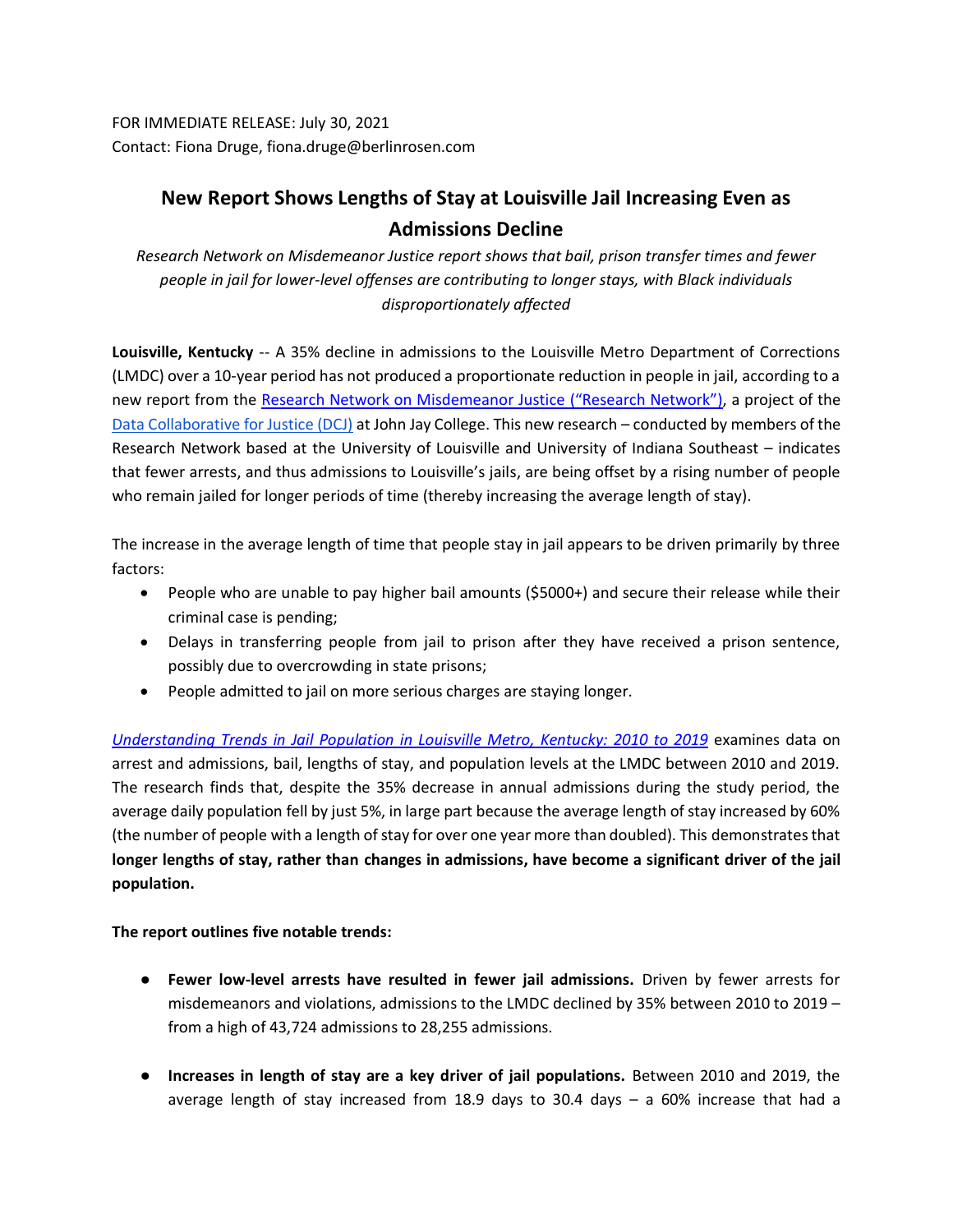significant impact on the size of the jail population. The people who were most likely to stay in jail for more than 30 days were those who were booked on new charges, those awaiting transfer to state prison, and people charged with crimes against persons.

- **Bail continues to be a key driver of the jail population.** Length of stay decreased for those with bail set below \$5,000; however, those with higher bail amounts saw a substantial increase in length of stay from 56 to 92 days and accounted for 86% of people with bail set who spent 180+ days in jail.
- **Black people are disproportionately represented in jail admissions and experienced significant increases in lengths of stay between 2010 and 2019.** In 2019, Black people accounted for 39% of jail admissions but just over 20% of the population of Jefferson County. The average length of stay for Black people increased 15 days over the study period, compared to a 10 day increase for white people.
- **A significant proportion of people return to jail repeatedly.** Of people jailed in 2010, 69.8% returned to jail at least once between 2010 and 2019 and over a quarter (27.7%) returned five or more times.

This research in Louisville could shed light on jail population trends elsewhere in the nation and signal that average length of stay is driving increased jail populations rather than arrests and admissions. While attempts at reforming the criminal justice system often aim to curb jail populations through reductions in arrests and pretrial detention, this research suggests that such efforts may be offset by other factors, such as prohibitive bail costs and longer waits for transfers to prison, that increase the amount of time people are detained in jail. **Another notable trend, which is also worthy of further study in other jail systems, is that racial disparities in admissions persist as Black people continue to stay in jail longer than white people.** Black people were 7% more likely to spend over 30 days in jail compared to white people.

Like many other jurisdictions, the Louisville jail released individuals at an increased rate in the early months of 2020 when the COVID-19 pandemic was first spreading across the country. However, these declines did not last, and in fact the current population has started to increase.

"This data highlights a critical set of questions for policymakers and stakeholders inside justice systems across the country. Louisville has taken significant steps to reduce the number of people admitted to its jails. At the same time, our research shows this progress cannot be relied on as the sole solution to reduce the average daily population of a jail," said **Erica Bond, Policy Director of the Data Collaborative for Justice**. "Beyond reducing admissions, this data makes it clear that attention must be paid to how long people who admitted to jails stay and why."

"This analysis helps us to see the bigger picture of how lengths of stays, the ripple effects of overcrowding in state prisons that delays our ability to transfer inmates after their sentencing, and other factors impact trends in Louisville's jail population. Before COVID-19, we were already working hard to reduce strain on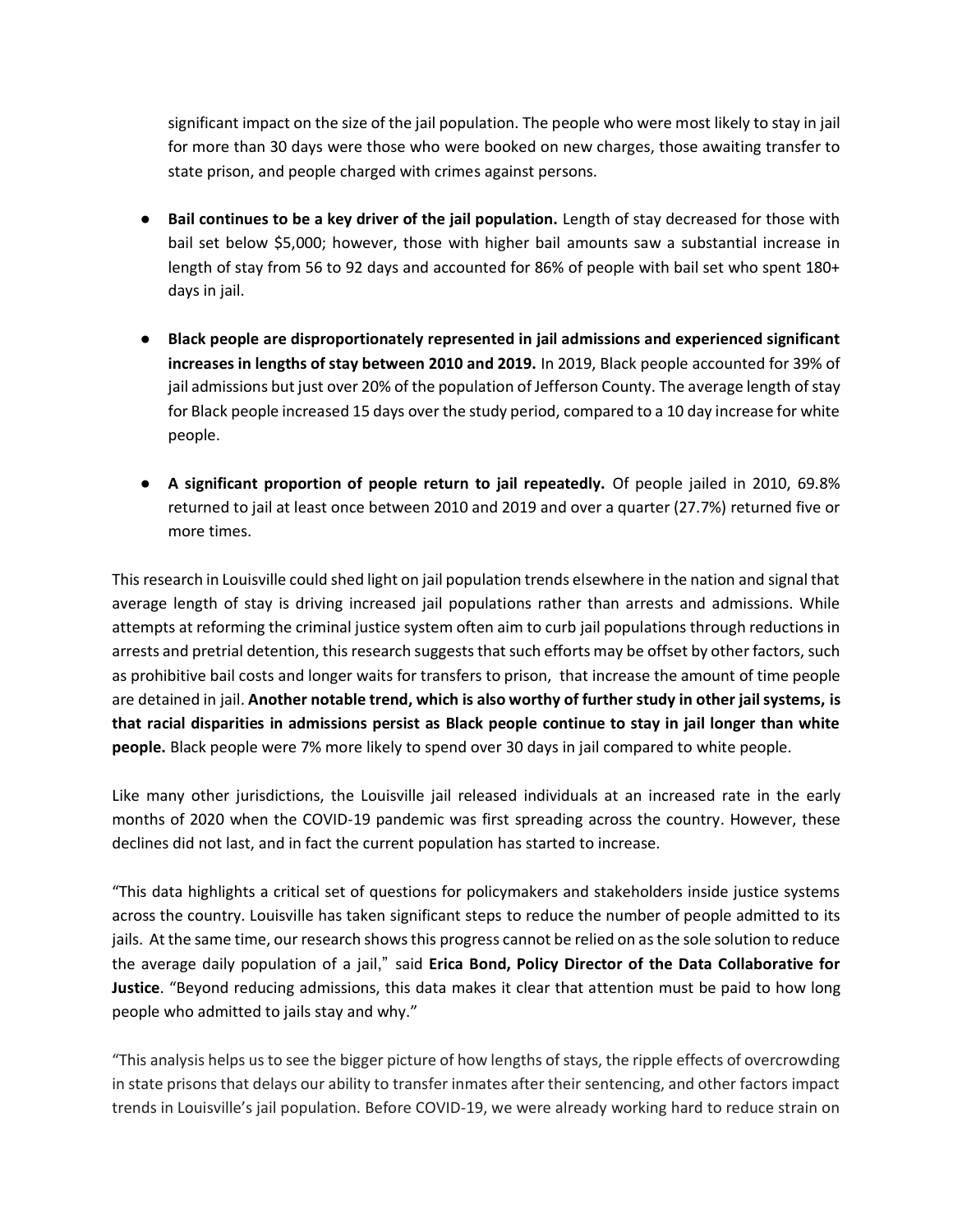the system and the pandemic has further illustrated the danger of jail overcrowding," **said Dwyane Clark, Director of Louisville Metro Department of Corrections.** "Research partnerships like this will help ensure that future improvements to our justice system are backed by data, not anecdote. And one thing is clear from today's report: we need more research and data to help us chart a path forward."

"Research and data-informed decision making is a critical tool to enable Louisville and other jurisdictions to use their limited resources effectively to promote public safety." said **Tom Wine, Jefferson County Commonwealth's Attorney**. "Pre-COVID, 70% of admissions are for people booked on new charges, a warrant, or a combination thereof. In 2019, nonviolent felonies and misdemeanors were the most common top charges while violent felonies accounted for 8% of admissions. While the average daily population of the jail had been decreasing during this time period, the average length of stay had increased, in some part because people accused of more serious crimes now make up a larger proportion of those jailed while their case is pending. This report raises a good set of questions that should serve as the jumping off point for more research on how we can prevent over-crowding in our jails while keeping Louisville safe."

"Without question reducing arrests alone hasn't reliably lowered our jail population and that the time to have a conversation about money bail is long overdue," said **Leo Smith, Executive Director and Chief Public Defender in the Office of the Louisville Metro Public Defender's Office**. "Most people booked into jail before trial, in theory, can purchase their freedom while awaiting their day in court. But in reality, the price of money bail is out of reach for many people and it's keeping our jails full."

**The report was made possible through the support of the Pew Charitable Trusts and [can be viewed on](https://datacollaborativeforjustice.org/work/confinement/understanding-trends-in-the-jail-population-in-louisville-metro-kentucky-2010-to-2019/)  [Data Collaborative for Justice's website](https://datacollaborativeforjustice.org/work/confinement/understanding-trends-in-the-jail-population-in-louisville-metro-kentucky-2010-to-2019/)**.

## ###

About the [Data Collaborative for Justice](https://datacollaborativeforjustice.org/) (DCJ): DCJ leads critical research about frequent interactions between community members and the criminal justice system and aims to ensure that communities, and the governments that serve them, have the necessary information to develop and implement evidencebased policies, practices, and programs. DCJ's work has informed policy reforms, facilitated partnerships between researchers and government agencies across the country, spurred new scholarly research on lower-level enforcement, and been cited extensively in the press. More information about the Data Collaborative for Justice's work is available at: [www.datacollaborativeforjustice.org.](http://www.datacollaborativeforjustice.org/)

About the [Research Network on Misdemeanor Justice:](https://datacollaborativeforjustice.org/work/research-network/#:~:text=The%20Research%20Network%20seeks%20to,the%20local%20and%20state%20levels.&text=The%20Research%20Network%20is%20comprised,on%20lower%2Dlevel%20enforcement%20trends.) In 2016, DCJ launched [The Research Network on](https://datacollaborativeforjustice.org/work/research-network/)  [Misdemeanor Justice](https://datacollaborativeforjustice.org/work/research-network/) to study lower-level enforcement actions, which represent the most common interactions between communities and the criminal legal system. The Research Network is comprised of researcher-practitioner partnerships in seven jurisdictions committed to producing data, research, and scholarly work on lower-level enforcement trends: Durham, NC; Los Angeles, CA; Louisville, KY; New York City, NY; Prince George's County; MD; Seattle, WA; and St. Louis, MO. The Research Network seeks to inform criminal justice system operations and policy at the local and state levels. It also seeks to support